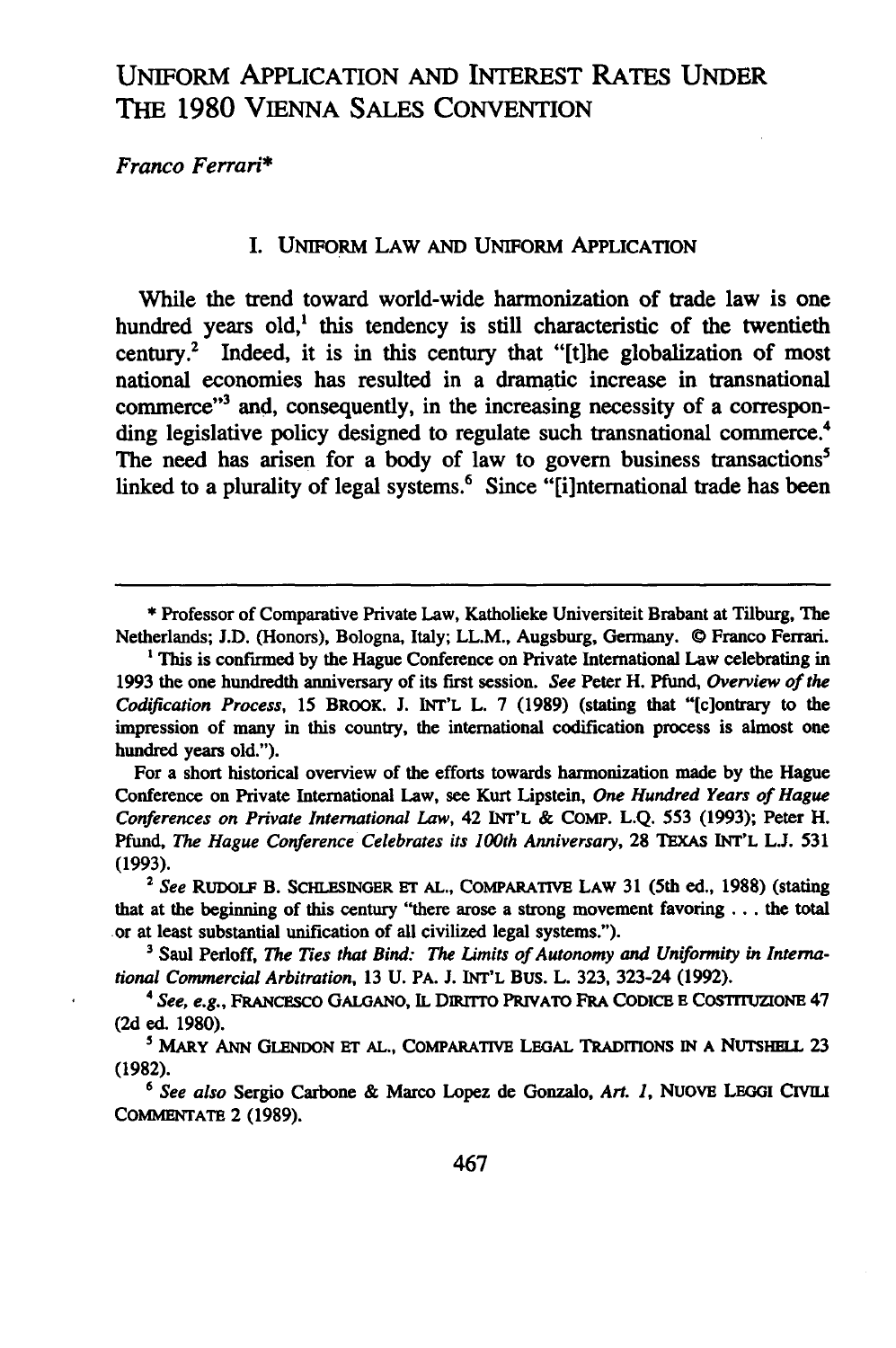hindered **by** a myriad of distinct domestic laws,"7 this body of law has had to reduce the obstacles to international trade caused **by** the differences in municipal laws.<sup>8</sup> In other words, it had to "reduce the impact of national boundaries,"<sup>9</sup> the worst enemy for the international merchants and traders.<sup>10</sup>

Consequently, "[elfforts have long been underway to promote international trade **by** unifying and harmonizing international commercial law."" In order to achieve this goal, two techniques<sup>12</sup> in particular have been adopted:<sup>13</sup> the unification of rules of private international law, *i.e.*, conflictof-law rules,<sup>14</sup> and the unification or harmonization of substantive rules.<sup>15</sup>

**8** Petar gardevi6, *Foreword* to INTERNATIONAL CONTRACTS **AND** CONFLICTS OF LAWS: A COLLECTION OF ESSAYS, at vii (Petar Šarčević ed., 1990) [hereinafter INTERNATIONAL CONTRACTS].

**9** Roy Goode, *Reflections on the Harmonization of Commercial Law, in* **COMMERCIAL** LAW **AND** CONSUMER LAW: NATIONAL **AND** INTERNATIONAL DIMENSIONS 3 (Ross Cranston **&** Roy Goode eds., **1993).**

**<sup>10</sup>**Errol P. Mendes, *The U.N. Sales Convention & U.S.-Canada Transactions; Enticing the World's Largest Trading Bloc to Do Business Under a Global Sales Law,* **8 J.L. & COM. 109,** 112 **(1988).**

**"** Kabik, *supra* note **7,** at 409.

**<sup>12</sup>***But see, Unification of the* Law *of International Trade: Note by the Secretariat,* **U.N.** GAOR, 20th Sess., Agenda Item **92, U.N.** Doc. **A/C.6/L.572 (1965),** *reprinted in 1* UNCITRAL Y.B. **13,** 14 **(1968-1970)** (listing three principal methods used in the efforts for harmonizing international trade law: "(a) uniform or 'model' national laws, **(b)** international conventions, (c) unification of practices in international trade, particularly standard contract provisions and general conditions of sale.").

<sup>13</sup> For a very detailed discussion of the methods used to achieve uniformity, see René David, *The International Unification of Private Law, in* 2 INTERNATIONAL ENCYCLOPEDIA **OF** COMPARATIVE **LAW,** ch. **5** (1974); Ren6 David, *The Methods of Unification,* **16 AM. J. COMP.** L. **13 (1968);** Mario Matteucci, *The Methods of the Unification of Law,* UNIDROIT **3 (1956).**

<sup>14</sup> In this paper, the expressions "private international law" and "conflict-of-law" rules are synonymous. For a complete discussion of the scope of these expressions, see, e.g., **EUGENE** F. SCOLEs **&** PETER **HAY, CONFLICT** OF LAWS 1-2 **(1982).**

*15 See, Report of the Secretary-General: Progressive Development of the Law of International Trade,* **U.N.** GAOR, 21st Sess., Annexes, **U.N.** Doc. **A/6396 (1966):** "In order to reduce such conflicts and divergencies [deriving from the existence of different national laws] two basic techniques have been followed, which are different but complementary: the

<sup>7</sup> Michael Kabik, Through *the Looking-Glass: International Trade in the "Wonderland" of the United Nations Convention on Contracts for the International Sales of Goods, 9* INT'L TAX **&** Bus. LAw. 408, 409 **(1992).** *See* also James **E.** Joseph, *Contract Formation Under the United Nations Convention on Contracts for the International Sale of Goods and the Uniform Commercial Code,* **3** DICK. **J. INT'L** L. **107** (1984) (stating that "[o]ne of the greatest impediments to development of international trade is the plethora of national laws.").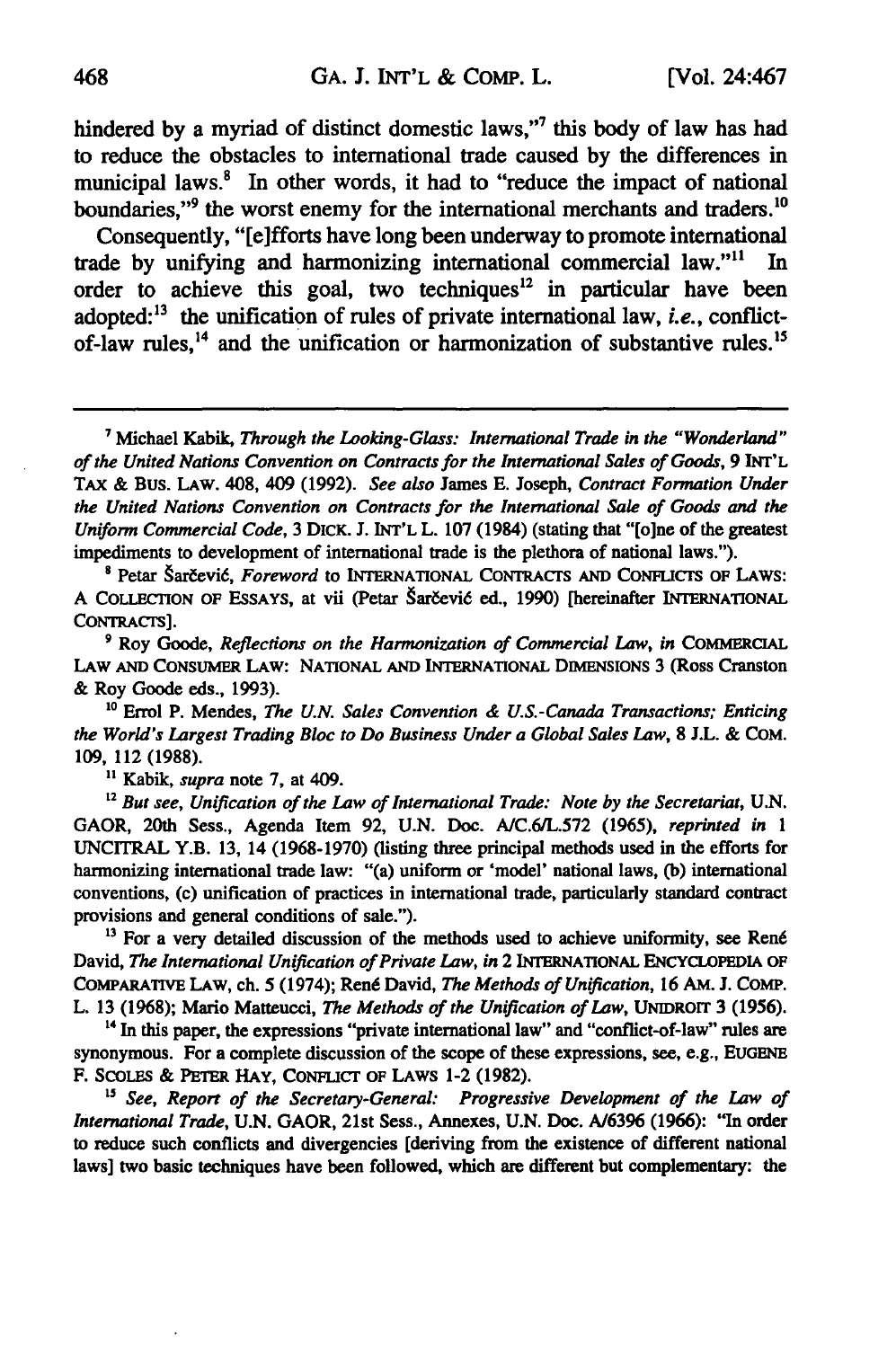"The uniform choice-of-law rules assure a party entering into a contract with a foreign enterprise that no matter which forum a dispute is brought before, the chosen country's substantive law will apply. When the substantive legal rules are made uniform, the party is assured further that courts will apply the same legal rules no matter where the parties litigate the dispute."<sup>16</sup>

There has long been a disagreement among legal scholars as to which technique is preferable. But more recently, there appears to be a tendency favoring the uniform substantive rules over the uniform conflict-of-law rules.<sup>17</sup> even though the unification of these rules may prove advantageous from certain points of view. $^{18}$ 

Aside from the technique chosen, the efforts toward unification have usually taken only one form: "the form of binding instruments, be it supranational legislation, international conventions or model laws,"<sup>19</sup> although other forms are conceivable as well. $20$  The 1980 United Nations

first relates to the choice of law rules within the framework of private international law, and the second relates to the progressive unification and harmonization of substantive rules."

**<sup>17</sup>**See, Covey T. Oliver, *Standardization of Choice-of-Law Rules for International Contracts: Should There be a New Beginning?,* 53 AM. J. **INT'L** L. 385, 386 (1959) (stating that "[tihe improvement of predictability with respect to legal relationships under international contracts takes ... two major lines of approach: (1) the unification of the applicable substantive law, and (2) the improvement of conflict of law rules. The latter is here admitted to be only the 'second best' solution"). *See also* Gyula Edrsi, *The Hague Conventions of 1964 and the International Sale of Goods,* 11 **ACTA JURIDICA ACADEMIAE ScIENTIARUM HUNGARICAE 321,** 324 (stating that the "unification of substantive [rules] is a unification of a higher level").

<sup>18</sup> For a detailed discussion of the advantages in which the unification of the conflict-oflaw rules may result, see Ole Lando, *European Contract Law, in* **INTERNATIONAL** CONTRACTs, *supra* note **8,** at **1,** 3 (stating that "[c]ompared to the unification of substantive law, the unification of choice-of-law rules has certain advantages. First, reforming conflict rules disturbs the national legal environment to a relatively small extent .... Second, the unification of choice-of-law rules is also a much simpler process than the unification of substantive rules.... [Furthermore], [u]niform conflict-of-law rules promote predictability. The uniformization of jurisdiction rules reduces the number of available fora **... ").**

**<sup>19</sup>**Michael **J.** Bonell, *Unification of Law by Non-Legislative Means: The UNIDROIT Draft Principles for International Commercial Contracts,* 40 AM. **J. COMP.** L. **617 (1992).**

20 The most recent attempt to unify the international commercial law **by** resorting to a form different than that of a binding instrument is represented **by** the 1994 "Principles of International Commercial Contracts" approved in May, 1994, **by** the Governing Council of the International Institute for the Unification of Private Law **(UNIDROIT).**

<sup>&</sup>lt;sup>16</sup> Peter Winship, *Private International Law and the U.N. Sales Convention*, 21 CORNELL **INT'L L.J. 487** (1988).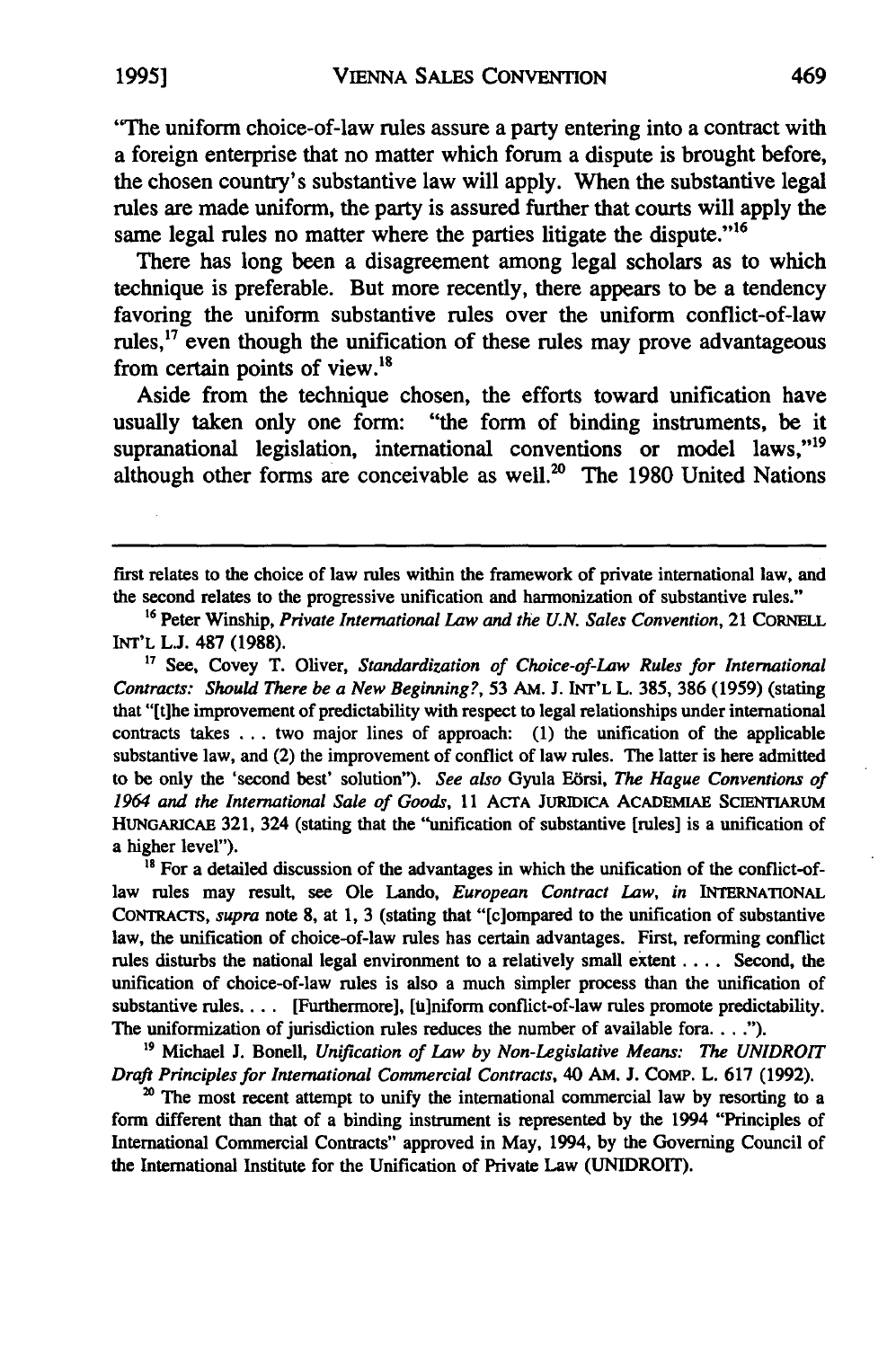Convention on Contracts for the International Sale of Goods (CISG)<sup>21</sup> elaborated **by** the United Nations Commission on International Trade Law  $(Uncitral)<sup>22</sup>$  does not constitute an exception to the aforementioned rule. On the contrary, it is one of the most successful binding instruments drafted on an international level.

In order to achieve uniformity in international trade law, however, it is not sufficient to enact uniform law conventions.<sup>23</sup> "It is equally important that

**<sup>21</sup>**The United Nations Convention on Contracts for the International Sale of Goods, Apr. **10, 1980, S.** Treaty Doc. No. 9,98th Cong., **1st** Sess. **(1983), 19** I.L.M. **668** [hereinafter CISG or Vienna Sales Convention]. The CISG went into effect on January **1, 1988.** As of October, 1994, it was in effect in thirty-eight states: Argentina (Jan. **1, 1988);** Australia (Apr. **1, 1989);** Austria (Jan. **1, 1989);** Belarus (Nov. **1, 1989);** Bosnia-Herzegovina (Mar. **6, 1992);** Bulgaria (Aug. **1, 1991);** Canada (May **1, 1992);** Chile (Mar. **1, 1990);** China (Jan. **1, 1993);** Czech Republic (Jan. **1, 1993);** Denmark (Mar. **1, 1990);** Ecuador (Feb. **1, 1993); Egypt** (Jan. **1, 1988);** Estonia (Oct. **1,** 1994); Finland (Jan. **1, 1989);** France (Jan. **1, 1988);** Germany (Jan. **1, 1988);** Guinea (Feb. **1, 1992);** Hungary (Jan. **1, 1988);** Iran (Apr. **1, 1991);** Italy (Jan. **1, 1988);** Lesotho (Jan. **1, 1988);** Mexico (Jan. **1, 1989);** the Netherlands (Jan. **1, 1992);** Norway (Aug. **1, 1989);** Romania (Jun. **1, 1992);** Russian Federation (Sept. **1, 1991);** Slovakia (Jan. **1, 1993);** Slovenia (Jun. **25, 1991);** Spain (Aug. **1, 1991);** Sweden (Jan. **1, 1989);** Switzerland (Mar. **1, 1991);** Syria (Jan. **1, 1988);** Uganda (Mar. **1, 1993);** Ukraine (Feb. **1, 1991);** United States (Jan. **1, 1988);** Yugoslavia (Jan. **1, 1988);** Zambia (Jan. **1, 1988).**

Hundreds of commentaries, monographs and articles have been written on the Vienna Sales Convention. For a detailed bibliography of those in English, see, most recently, Peter Winship, *The U.N.* Sales Convention. **A** Bibliography of English-Language Publications **28 INT. LAW.** 401-23 (1994).

<sup>22</sup> For UNCITRAL's history, its structure, and its goals, see René David, *La Commission* des Nations Unies pour le Droit Commercial International,, *ANNUAIRE* FRANCAS **DE** DROrr INTERNATIONAL 433 **(1970); E.** Allan Farnsworth, **UNCITRAL: Why?** What? How? *When?,* 20 AM. **J.** COMp. L. 314 **(1972);** Berthold Goldman, *Les* Travaux de **la** Commission des Nations Unies pour le Droit Commercial International, **106 JOURNAL** DU DRorr **INTERNA-TIONAL 747 (1979);** Rolf Herber, Die Arbeiten des Ausschusses der Vereinten Nationen fiir Internationales Handelsrecht (Uncitral), RECHT DER INTERNATIONALEN WIRTSCHAFr **577** (1974); Gerold Herrmann, The Contribution of **UNCITRAL** to the Development of International Trade Law, in 2 **THE** TRANSNATIONAL LAW OF INTERNATIONAL COMMERCIAL TRANSACTIONS **35** (Norbert Horn **&** Clive M. Schmitthoff eds., **1982);** John **0.** Honnold, *The* United Nations Commission on International Trade Law: Mission and Methods, **27 AM. J.** COMe. L. 201 **(1979).**

*'* See, Comment, *The* Uniform Interpretation of International Conventions, **27 INT'L &** COMp. L. **Q.** 450 **(1978)** (stating that **"[t]he** principal objective of an international convention is to achieve uniformity of legal rules within various States party to **it.** However, even when outward uniformity is achieved following the adoption of a single authoritative text, uniform application of the agreed rules is **by** no means guaranteed, as in practice different countries almost inevitably come to put different interpretations upon the same enacted words.").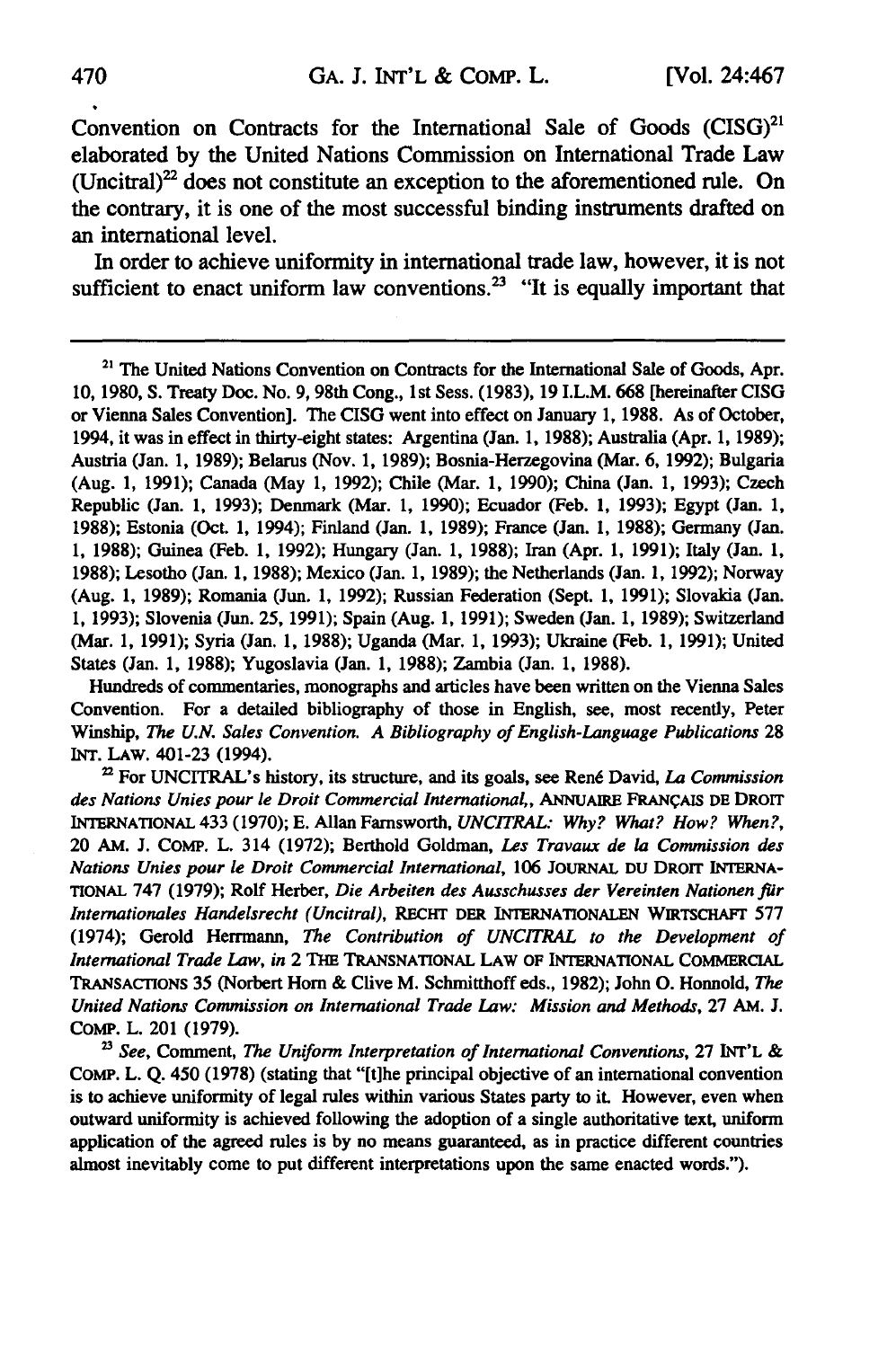its provisions **...** be interpreted in the same way in various countries."' Although this necessity may arise in relation to any international convention drafted by an international group of lawyers coming from different legal backgrounds, $^{25}$  it is most accentuated in the Vienna Sales Convention, since this necessity generally arises in proportion to the number of legal systems represented by the various Contracting States.<sup>26</sup>

This is why the drafters of the Vienna Sales Convention introduced a provision designed to limit the perils of its diverging application. According to this provision, "in the interpretation of [the] Convention, regards is to be had to its international character and to the need to promote uniformity in its application  $\ldots$  .<sup>427</sup> The Convention also sets forth a rule to be applied in cases of gaps: "Questions concerning matters governed by this Convention which are not expressly settled in it are to be settled in conformity with the general principles on which it is based or, in the absence of such principles, in conformity with the law applicable by virtue of the rules of private international law."<sup>28</sup>

However, the peril of diverging applications of the Vienna Sales Convention is not totally cured by the introduction of those provisions because they do not identify a method of interpretation or gap-filling, but only a goal—the promotion of uniformity.<sup>29</sup> The rule to be applied in cases of gaps, for example, does not identify any helpful criterion to determine *in concreto* when a gap is considered a *lacuna intra legem, i.e.,* when the matter is outside the scope of the Convention, as opposed to a *lacuna praeter legem,* i.e., when the Convention applies to the issue but does not

<sup>28</sup> CISG, *supra* note 21, art. 7(2). Note that all the most recent conventions on uniform law provide for rules similar to those set forth in Article **7** of the **1980** Vienna Sales Convention. *See, e.g.,* **EEC** Convention on the Law Applicable to Contractual Obligations, art. **18, 1980 O.J.** (L **266) 1, 5,** *reprinted in* **19** I.L.M. 1492, 1496 **(1980);** UNIDROIT Convention on International Financial Leasing, art. 4, *reprinted in* **27** I.L.M. **931, 933 (1988).**

*<sup>29</sup>See* FRANCO FERRARI, **LA** VENDrrA INTERNAZIONALE: AMBrro **DE** APPLICAZIONE **-** DISPOSIZIONI **GENERALI 131** (1994).

**<sup>24</sup>**Michael J. Bonell, *Article 7: Interpretation of Convention, in* COMMENTARY ON THE INTERNATIONAL SALES LAW: **THE 1980** VIENNA **SALES** CONVENTION 74 **(C.M.** Bianca & Michael J. Bonell eds., **1987)** [hereinafter COMMENTARY].

*<sup>25</sup>See* Franco Ferrari, *Uniform Interpretation of the 1980 Uniform Sales Law,* 24 **GA. J. INT'L** & COMP. L. 183, 198 (1994).

*<sup>26</sup>See* BERNARD AuDrr, **LA VENTE** INTERNATIONALE **DE** MAR CANDISES 47 **(1990).**

<sup>&</sup>quot; CISG, *supra* note 21, art. **7(1).**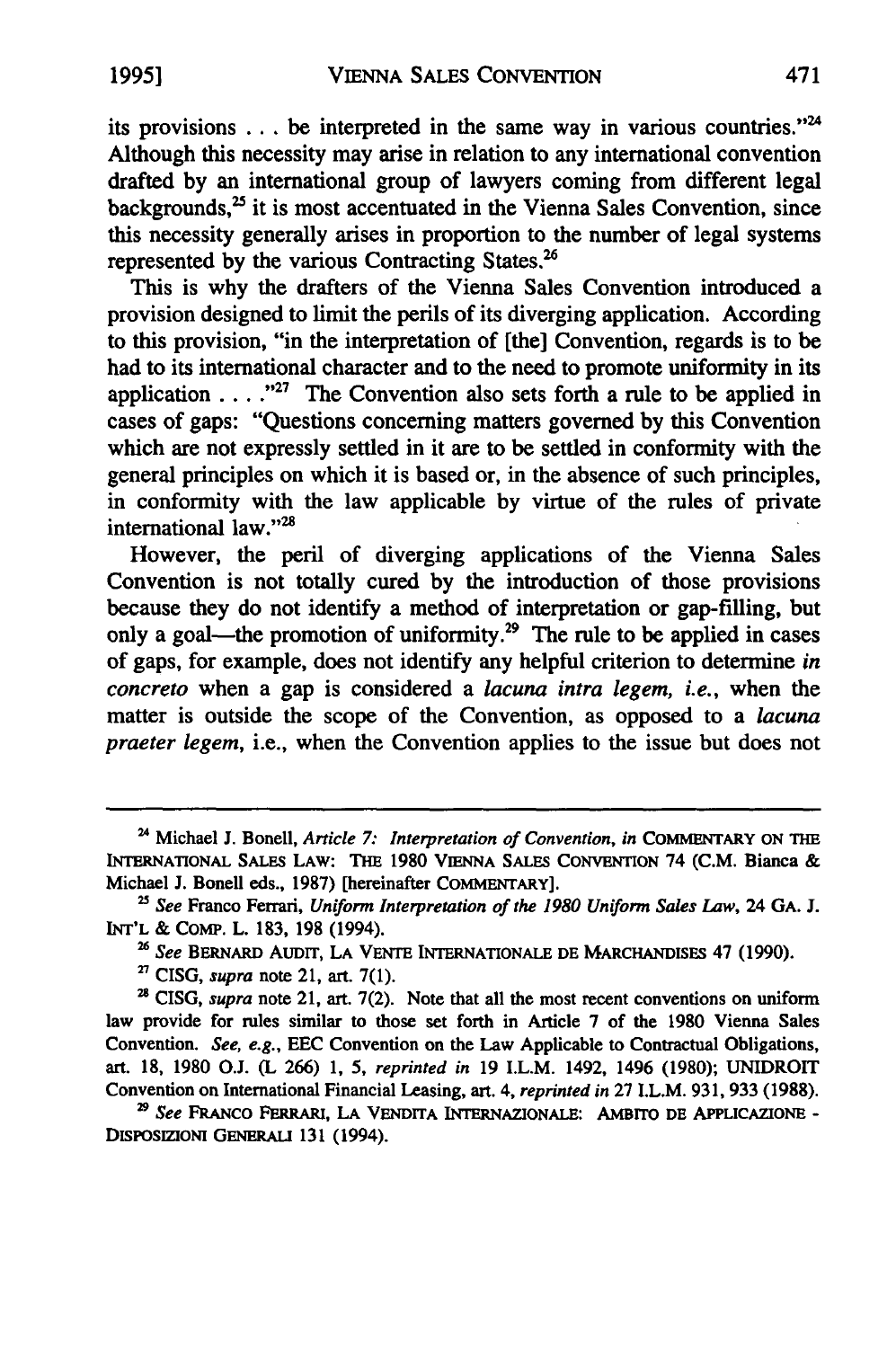expressly resolve it. This problem is most important in determining the exact sphere of application of the Convention. $30$ 

# **II.** GAP-FILLING **AND INTEREST RATES**

## *A. Article 78 and Its Antecedent*

Undoubtedly, the setting forth of a criterion to be used to decide whether a gap must be considered a *lacuna intra legem* or a *praeter legem* would have favored the uniform application of the Vienna Sales Convention. Indeed, the solutions to the same problem can widely differ from each other depending on whether they were preceived as gaps *intra legem* or *lacunae praeter legem.* This will be evidenced **by** the different solutions proposed in relation to the issue of what formula should be used to calculate the interest rates in international sales contracts.

This issue did not cause any uncertainty under the 1964 Uniform Law on the International Sale of Goods  $(U$ lis),<sup>31</sup> the CISG's antecedent, since Article 83 of Ulis<sup>32</sup> provided for "a rule for interest in arrears in the event of payment in arrears of the price which provided for one percent above the official discount rate in the creditor's country."33 This formula has not

**11 FRn-z ENDERLEiN & DiETRicH** MASKOW, INTERNATIONAL **SALES LAW: UNrED** NATIONS **CONVENTION FOR THE** INTERNATIONAL **SALE OF** GOODS: CONVENTION ON **THE LIMITATION PERIOD IN THE INTERNATIONAL SALE OF** GOODS **310** (1992).

*<sup>&</sup>quot; See also,* Bonell, *supra* note **24,** at **75-76** (stressing the importance of the distinction between gaps under the meaning of Article **7(2)** and issues which are not within the scope of the Vienna Sales Convention).

**<sup>31</sup>** Convention Relating to a Uniform Law on International Sale of Goods [hereinafter Ulis], July **1,** 1964, with Annex, Uniform Law on the International Sale of Goods, 834 **U.N.T.S. 109 (1972)** (entered into force Aug. **18, 1972),** *reprinted in* 13 AM. **J.** CoMP. L. 453 (1964). See **COMMENTARY,** *supra* note 24, at **843-50,** for a list of articles discussing Ulis, as well as the Convention Relating to a Uniform Law on the Formation of Contracts for the International Sale of Goods, July **1,** 1964, 834 **U.N.T.S. 171 (1972)** (entered into force Aug. **23, 1972),** *reprinted in* **13** AM. **J.** COMp. L. 472 (1964).

**<sup>31</sup>***Ulis, supra* note **31,** art. **83:** "Where the breach of contract consists of delay in the payment of the price, the seller shall in any event be entitled to interest on such sum as is in arrear at a rate equal to the official discount rate in the country where he has his place of business or, if he has no place of business, his habitual residence, plus **1%."**

For a judicial application of this formula, see Judgment of January **5, 1989,** Ober landes Gericht Frankfurt [Appeals Court], **NEUE JURISTISCHE WOCHENSCHRIFr RECHTSPRECHUNGS-REPORT** 636 **(1990).**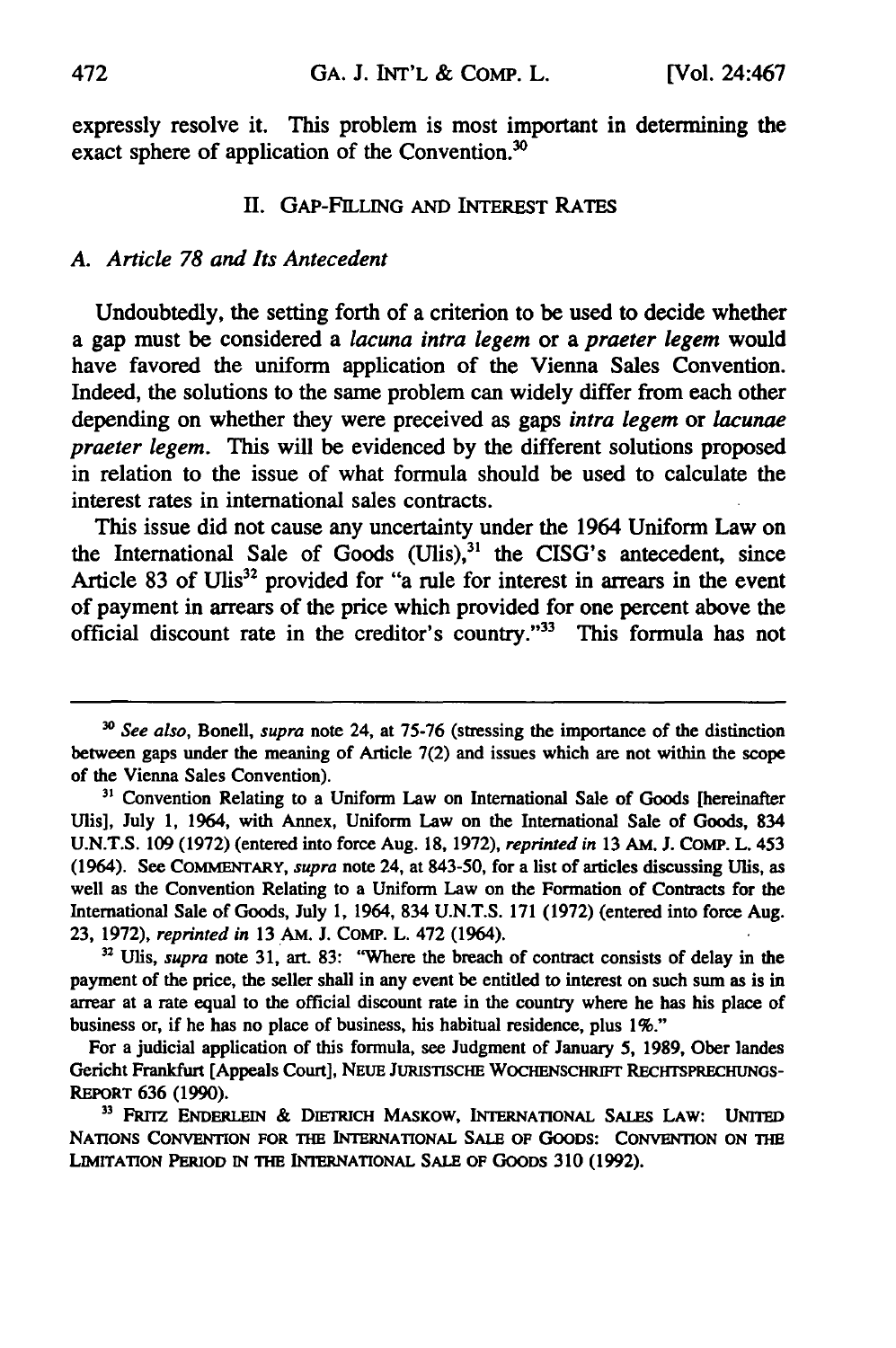been retained **by** the drafters of the Vienna Sales Convention, although there have been various attempts to do so.<sup>34</sup> Other attempts to set forth a formula for the rate of interest were also unsuccessful.<sup>35</sup> The German prosposal for a fixed interest rate was rejected, $36$  as was the Czechoslovakian proposal in favor of the prevailing interest rate in the country of the debtor.<sup>37</sup> Also rejected was the viewpoint held jointly by Denmark, Finland, Greece and Sweden, according to which interest should be calculated on the basis of the customary rate for commercial credits at the creditors place of business.<sup>31</sup>

The differing political,<sup>39</sup> economic<sup>40</sup> and religious<sup>41</sup> views made it

For the reasons which lead to the rejection of the formula laid down in Article **83** of the Ulis, see **PETER** SCHLECHTRIEM, UNIFORM SALES LAW: THE **UN-CONVENTION ON** CONTRACTS FOR THE **INTERNATIONAL SALE** OF **GOODS 100 (1986).**

**35** For a short historical account on the issue of the rate of interest raised during the drafting period of the Vienna Sales Convention, see Barry Nicholas, *Article 78: Interest, in* COMMENTARY, *supra* note 24, at **568.**

**36** *See,* Summary Record of the Considerations of the German Delegation, *reprinted in* OFFICIAL RECORDS, *supra* note 34, at 416 (stating that "[a]t all events, the innocent party should be entitled to interest on the sum due in amount based on interest rates fixed **by** law or **by** the Convention itself and which represented a minimum figure.").

**<sup>37</sup>***See,* Summary Records of the Czechoslovakian Delegation's considerations made during the 29th meeting, *reprinted in* OFFICIAL RECORDS, *supra* note 34, at **288.**

**'a** *See,* Joint Proposal of Denmark, Finland, Greece, and Sweden **(A/CONF.97/C.1/L,216),** *reprinted in* OFFICIAL RECORDS, *supra* note 34, at **137.**

**39** *See* GERT **REINHART,** UN-KAUFRECHT: KOMMENTAR ZUM 10BEREINKOMMEN DER VEREINTEN **NATIONEN** VOM **11.** APRL **1980** OBER **VERTRAGE** OBER **DEN INTERNATIONALEN** WARENKAUF **177-178 (1991).**

**40** As previously stated, the differing economic views of the Western countries and Socialist countries led to contrasting opinions revolving around

> "the question of whether the interest level in the *creditor's country or* the one in the *debtor's country* should be decisive. At the time of the diplomatic conference there were serious differences between the Western industrialized countries, where the amount of interest is formed in the market (naturally influenced **by** political measures) and had at that time reached considerable amounts, and most of the at that time called socialist countries where the interest was fixed **by** law and relatively low. It was against this background that the Western industrialized countries aimed

See, Article **58** of the 1976 Draft Convention. See also the proposal made by the Czechoslovakian Delegation (A/CONF.97/C. 1/L.218) during the Vienna Conference, *reprinted in* UNITED NATIONS CONFERENCE ON CONTRACTS FOR THE INTERNATIONAL **SALE** OF GOODS. **VIENNA,** 10 MARCH - 11 APRIL 1980, **OFFICIAL** RECORDS 137 (United Nations ed., 1981) [hereinafter OFFICIAL RECORDS].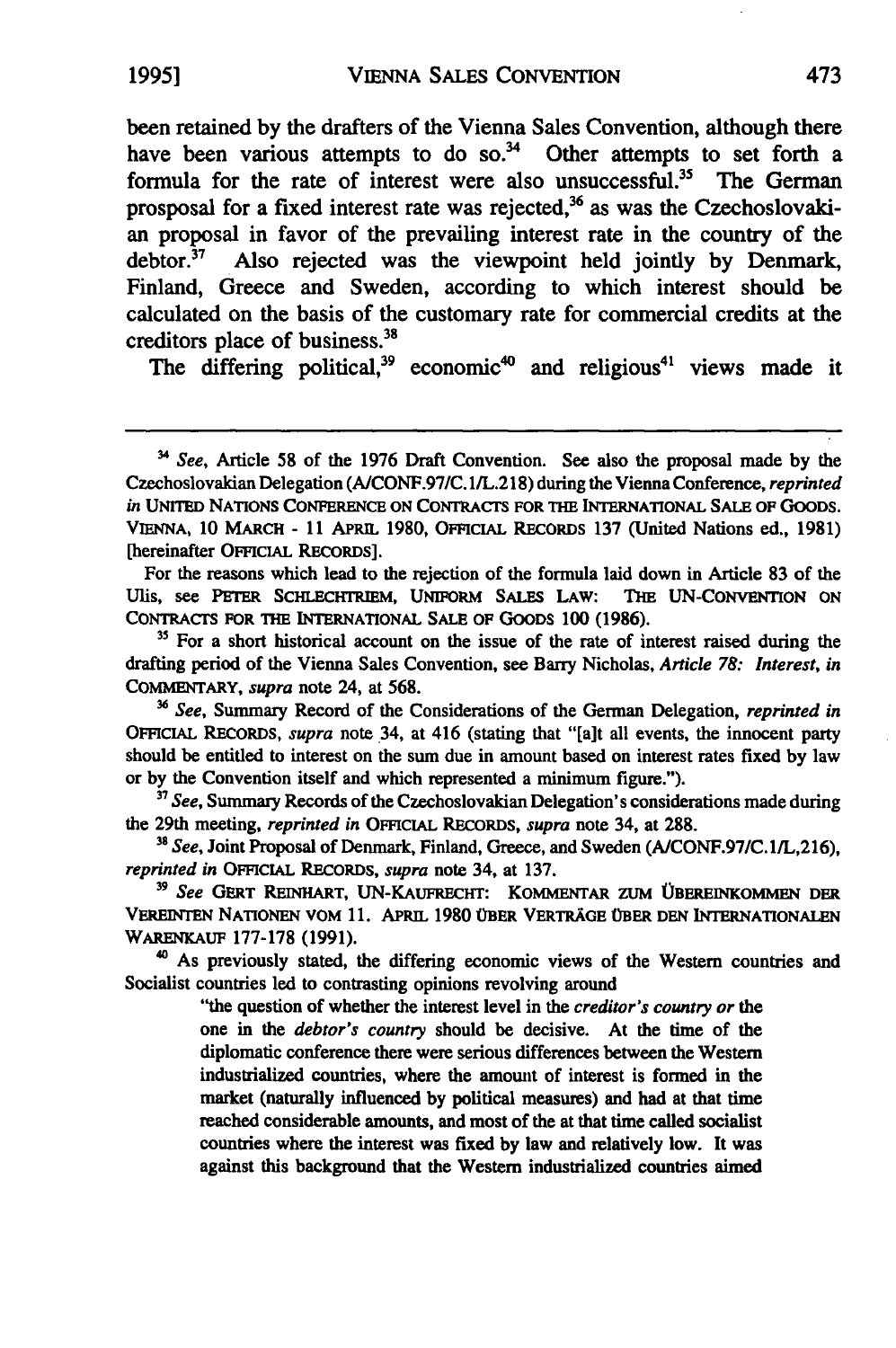impossible to agree upon a formula for the rate of interest.<sup>42</sup> Thus, the Vienna Sales Convention contains a provision, Article **78,43** which limits itself to merely providing for "the *general entitlement* to interest"<sup>44</sup> in case of payments in arrears.45 In other words, Article **78** only sets forth the obligation to pay interest as a general rule,<sup>46</sup> and it does so independently from the damage caused **by** the payment in arrears.47 For this reason it has

> towards interest to be set according to the level of the creditor's country. This would have meant that debtors from those countries would have had to pay low interest to creditors from Eastern countries, but **by** contrast, debtors from the latter countries high interest." **ENDERLEIN** & MASKOW, *supra* note **33,** at **310.**

For a reference to the discussion of this issue **by** different delegations during the Vienna Conference, *see* **OFFICIAL** RECORDS, *supra* note 34, at **388-93.**

**<sup>41</sup>***See ScHLEcHTREm, supra* note **34,** at **99** (stating that the problems relating to interest payments arose partially out of religious beliefs). *See also* ROLF HERBER, WIENER UNCTRAL-0BEREINKOMMEN OBER INb RNATIONALE WARENKAUFVERTRAGE **VOM 11,** APRIL **1980,** 46 **(2d ed. 1983);** Nicholas, *supra* note **35,** at **569;** OFFICAL RECORDS, *supra* note 34, at 416.

**<sup>42</sup>**For this affi-mation, see also REINHART, **UN-KAUFRECHT,** *supra* note **39,** at 177-78.

**43** *See* CISG, *supra* note 21, art. **78.** "If a party fails to pay the price or any other sum that is in arrears, the other party is entitled to interest on **it,** without prejudice to any claim for damages recoverable under article 74."

**" ENDERLEIN &** MASKOW, *supra* note **33,** at **311.**

45 Note that in order for a payment to be in arrears, no formal notice of default is necessary, as it is in some national legal systems. *See* Denis Tallon, *The Buyer's Obligation under the Convention on Contracts for the International Sale of Goods, in* **INTERNATIONAL** SALES: THE **UNITED NATIONS CONVENTION ON** CONTRACTS FOR THE INTERNATIONAL **SALE** OF GOODS **7.1,** 7.14 (Nina Galston **&** Hans Smit eds., 1984) (stating that "payment is due without any request or compliance with any formality on the part of the [creditor].").

**'6** Note that since the obligation to pay interest is conceived as a general **rule,** "a debtor still remains liable for interest payments even if his default is due to an impediment beyond his control and he is, therefore, not liable for damages **...."** SCHLECHTRIEM, *supra* note 34, at **100.** "If, for example, the price is payable in the seller's currency and the buyer is prevented from paying **by** a temporary ban imposed **by** his government on the export of currency, and if under Article **79** the seller is able to claim the price when the ban ends, Article 78 seems to entitle him to interest." Nicholas, *supra* note **35,** at 571.

*Contra,* **FJ.A. VAN** DER **VELDEN,** Hrr **WEENSE** KOOPVERDRAG **1980 EN** zUu RECHTS-**MIDDELEN** 405 **(1988)** (assuming that interest is a part of the damages and therefore should be exempted on the grounds of impediments).

**7** See **ENDERLEIN** & MASKOW, *supra* note **33,** at **311,** which states that the amount of interest "is fixed *a priori* and irrespective of the damage which is caused **by** the arrears in payment." Therefore, "the creditor should not have to show that he actually incurred such a cost." Nicholas, *supra* note *35,* at **570.** For a similar statement, see **ROLF HERBER &**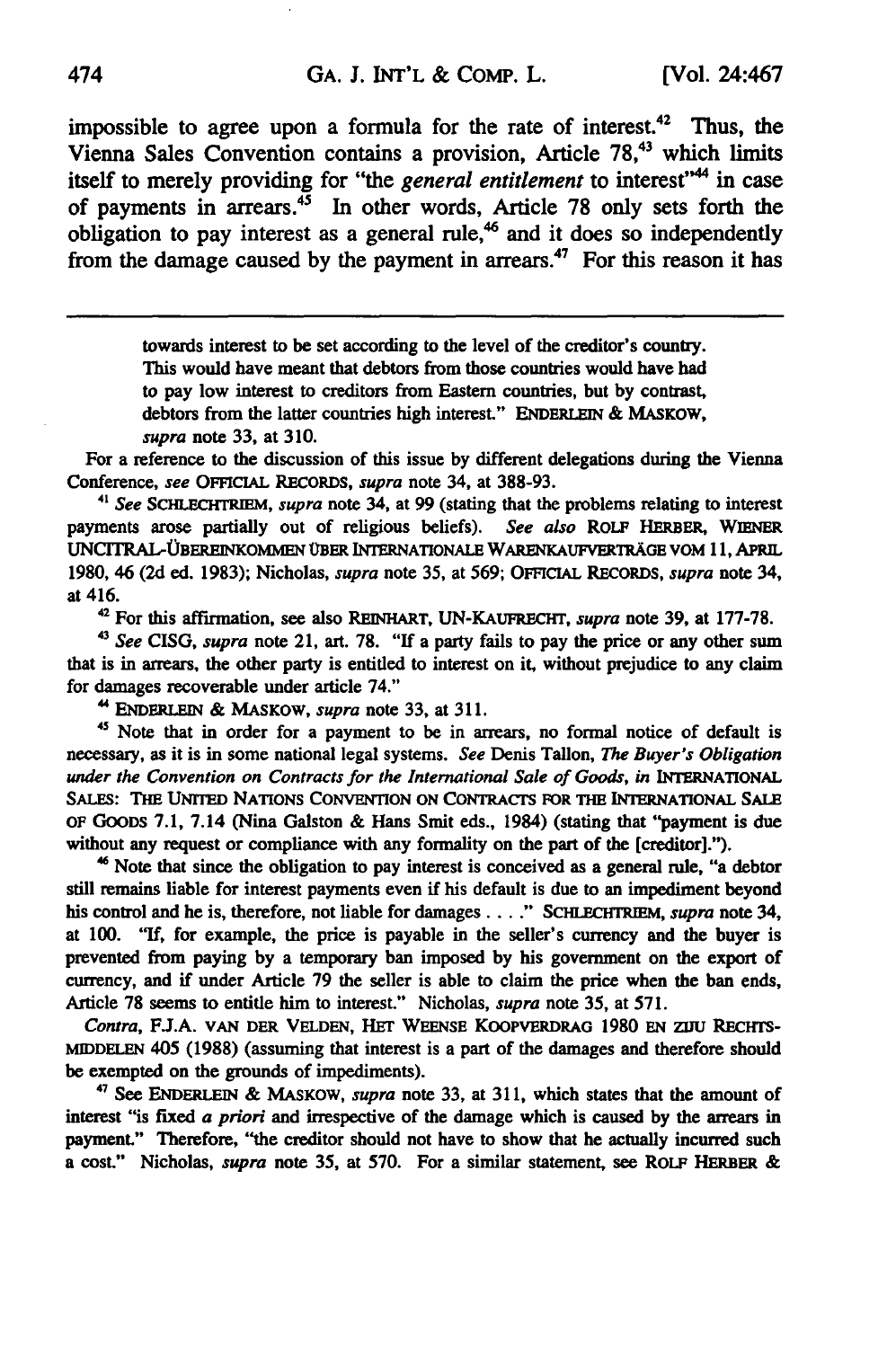been said that "Art. 78 is more conspicuous for the questions it fails to answer than the questions it answers. In particular, it does not stipulate the rate of interest or how the rate is to be determined by a tribunal in the absence of explicit guidance in the Convention."

# *B. Interest Rate: Scholarly Opinions and Judicial Applications*

The absence of such guidance raises the question of whether the issue of determining the rate of interest has to be dealt with as a matter governed by the Convention, but not expressly settled in it *(lacuna praeter legem),* or as one excluded from the sphere of application of the Convention *(lacuna intra legem).49* Some authors believe that the issue of determining the interest rate is not dealt with by the Vienna Sales Convention and it is, therefore, governed by the applicable domestic law,<sup>50</sup> which is, "in general, the

BEATE CZERWENKA, INTERNATIONALES KAUFRECHT: KOMMENTAR ZU DEM UN-ÜBEREIN-KOMMEN ,BER VERTRAGE VEER **DEN** INTERNATIONALEN WARENKAUF 348 **(1991);** Hans Stoll, *Internationalprivatrechtliche Fragen bei der Landesrechtlichen Ergainzung des Einheitlichen Kaufrechts, in* FESTSCHRIFr FOR MURAD FERID 495, 509-10 (Andreas Heldrich ed., **1988).** 4 JACOB S. ZIEGEL, **REPORT** TO THE **UNIFORM** LAW **CONFERENCE OF CANADA ON**

**CONVENTION ON CONTRACTS** FOR THE **INTERNATIONAL SALE** OF GOODS 149 **(1981).** For a similar statement, see Leif Sevon, *Obligations of the Buyer under the UN Convention on Contracts for the International Sale of Goods, in* INTERNATIONAL **SALE** OF GOODS: DUBROVNIK LECUTRES 203, 229-30 (Paul Volken & Petar Šarčević eds., 1986).

*4 See* Gert Reinhart, *Fdlligkeitszinsen und UN-Kaufrecht, in* PRAXIS **DES** INTERNATIO-**NALEN** PRIVAT- **UND** VERFAHRENSRECHTS **376, 377** (1991).

**5** For this conclusion, see also **ENDERLEIN** & MASKOW, *supra* note **33,** at **312** (stating "[w]here the parties agreed nothing, the amount of interest will have to be calculated on the basis of the *applicable domestic law"* (emphasis in original)); HERBER & CZERWENKA, *supra* note 47, at 347 (stating the rate **of** interest is to be determined **by** the law chosen **by** the rules of private international law); Ulrich Magnus, *Wahrungsfragen im Einheitlichen Kaufrecht: Zugleich* **ein** *Beitrag zu Seiner Liickenfiillung und Auslegung,* RABELS ZErSCHRIFr *FOR* AUSLANDISCHES **UND** INTERNATIONALES PRIVATRECHT 116, 140-41 **(1989)** (the law applicable to the rate of interest should be the domestic law referred to **by** the rules of private international law); BURGHARD PILTZ, **INTERNATIONALES** KAUFRECHT: **DAS UN-KAUFRECHT** (WIENER (BEREINKOMMEN **VON 1980)** IN PRAXSORIENTiERTER DARSTELLUNG **280 (1993)** (the rate of interest is governed **by** the domestic law chosen **by** the rules of private international law); Peter Schlechtriem, *Recent Developments in International Sales Law,* **18** ISRAEL L. REV. **309,** 324 **(1983)** ("there is an obligation to pay interest, but the details of this obligation are left up to the domestic law called upon **by** the rules of private international law"); SCHLECHTRIEM, *supra* note 34, at **100;** Denis Tallon, *Article 84: Accounting for Benefits, in* COMMENTARY, *supra* note 24, at **611, 612** (stating that how interests are to be calculated is governed **by** applicable domestic law").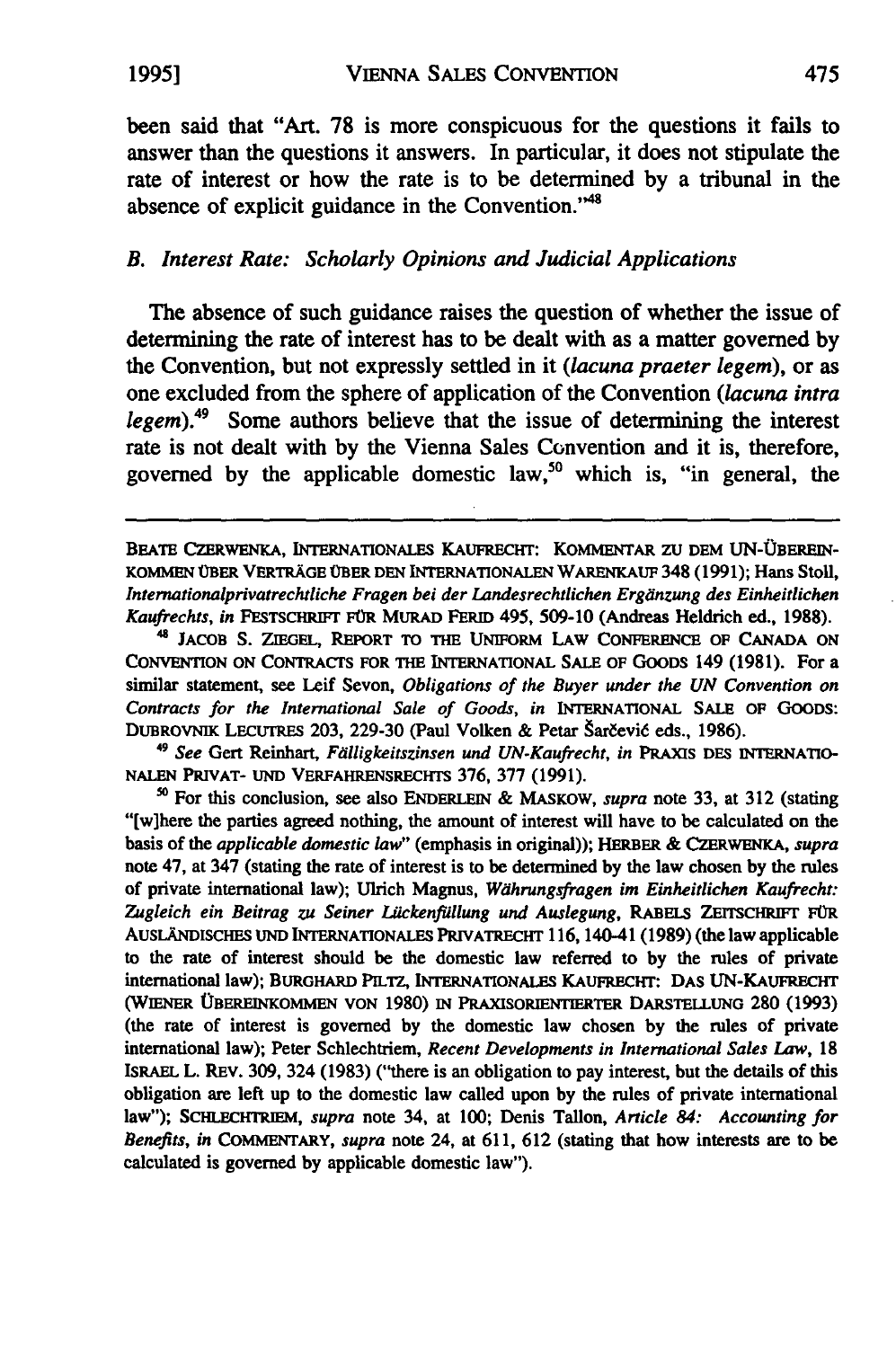subsidiary law applicable to the sales contract," since "[n]o special connecting points seem to have developed for the entitlement to interest."<sup>51</sup> Others suggest that the applicable domestic law should be the law of the creditor.<sup>52</sup>

On the other hand, a few authors hold the contrasting view that the issue *de quo* has to be dealt with as a *lacuna praeter legem,* since "[t]he mandate of Article 7(1) to construe the Convention to promote 'uniformity in its application' requires us to seek a principle governing the scope of Article **78** that can be considered as a basis for uniform application of the Convention."53 Thus, it has been suggested that "the interests to be paid are defined **by** the function of the assessment of damages, *i.e.,* to put the seller in the same position he would have been had the sum been paid in time."<sup>54</sup> However, this formula is criticized for leading to confusion of the line between damages and interests, which Article **78** was intended to draw.55

This controversy was solved **by** the German courts which held that the interest rate should be calculated on the basis of the domestic law.<sup>56</sup>

- Giulio Ponzanelli, *Art. 78, in* **CONVENZIONE DI VIENNA SUi CONTRATrI DI VENDITA** INTERNAZIONALE DI BENI **MOBILI 308, 309** (Massimo **C.** Bianca ed., **1992).**

<sup>55</sup> Indeed, "the text speaks of interest as something distinct from damages." Nicholas, *supra* note **35,** at **570.** The formula mentioned in the text, however, would result in "the fact that the interest claim would **...** move very near a claim of damages." ENDERLEIN & MASKOW, *supra* note **33,** at 313.

<sup>56</sup> For decisions dealing with the calculation of the rate of interest by applying domestic law, see, e.g., Judgment of Mar. **3,** 1994, Oberlandesgericht **(OLG)** Mlinchen [Appeals Court], **NEUE JURISTISCHE** WOcHENSCHRIPr **RECHTPRECHUNGS-REPoRT 1075** (1994); Judgment of Sept. **19, 1991,** Landgericht (LG) Frankfurt, **RECHT DER** INTERNATIONALEN **WIRTSCHAFr 952** (1991); Judgment of June **13, 1991, OLG** Frankfurt, REcHT DER **INTERNATIONALEN** WIRTSCHAFT 591 (1991); Judgment of Sept. 26, 1990, LG Hamburg, EUROPÄISCHE ZEITSCH-RIFt FOR WIRTSCHAFrSRECHT **188** (1991); Judgment of Apr. 24, **1990,** Amtsgericht (AG) Oldenburg, **PRAXIS** DES INTERNATIONALEN PRIvAT- UND **VERFAHRENsRECHTs 336 (1990);** Judgment of Sept. **6, 1989, LG** Stuttgart, **REcHT** DER **INTERNATIONALEN** WIRTscHAFr 984 **(1990);** Judgment of Aug. **31, 1989, LG** Stuttgart, PRAXIS **DES INTERNATIONALEN** PRIVAT-**UND VERFAHRENSRECHTS 317 (1990).** 

**<sup>5&#</sup>x27;** ENDERLEIN & **MASKOW,** *supra* note **33,** at **312.**

**<sup>52</sup>**See Hans Stoll, Inhalt und Grenzen der Schadensersatzpflicht Sowie Befreiung von der *Haftung im UN-Kaufrecht im Vergleich zu EKG und BGB, in* EINHErrLICHES KAUFRECHT **UND** NATIONALES OBLIGATIONENRECHT **257, 279-80** (Peter Schlechtriem ed., **1987).**

**<sup>53</sup>**JOHN **0.** HONNOLD, **UNIFORM LAW FOR INTERNATIONAL SALES** uNDER THE **<sup>1980</sup> UNITED NATIONS CONVENTION** 526 **(2d** ed., **1991)** (emphasis in original). For a similar reasoning, see VINCENT HEUZE, LA VENTE INTERNATIONALE DE MARCHANDISES: DROIT UNIFORME 341 **(1992).**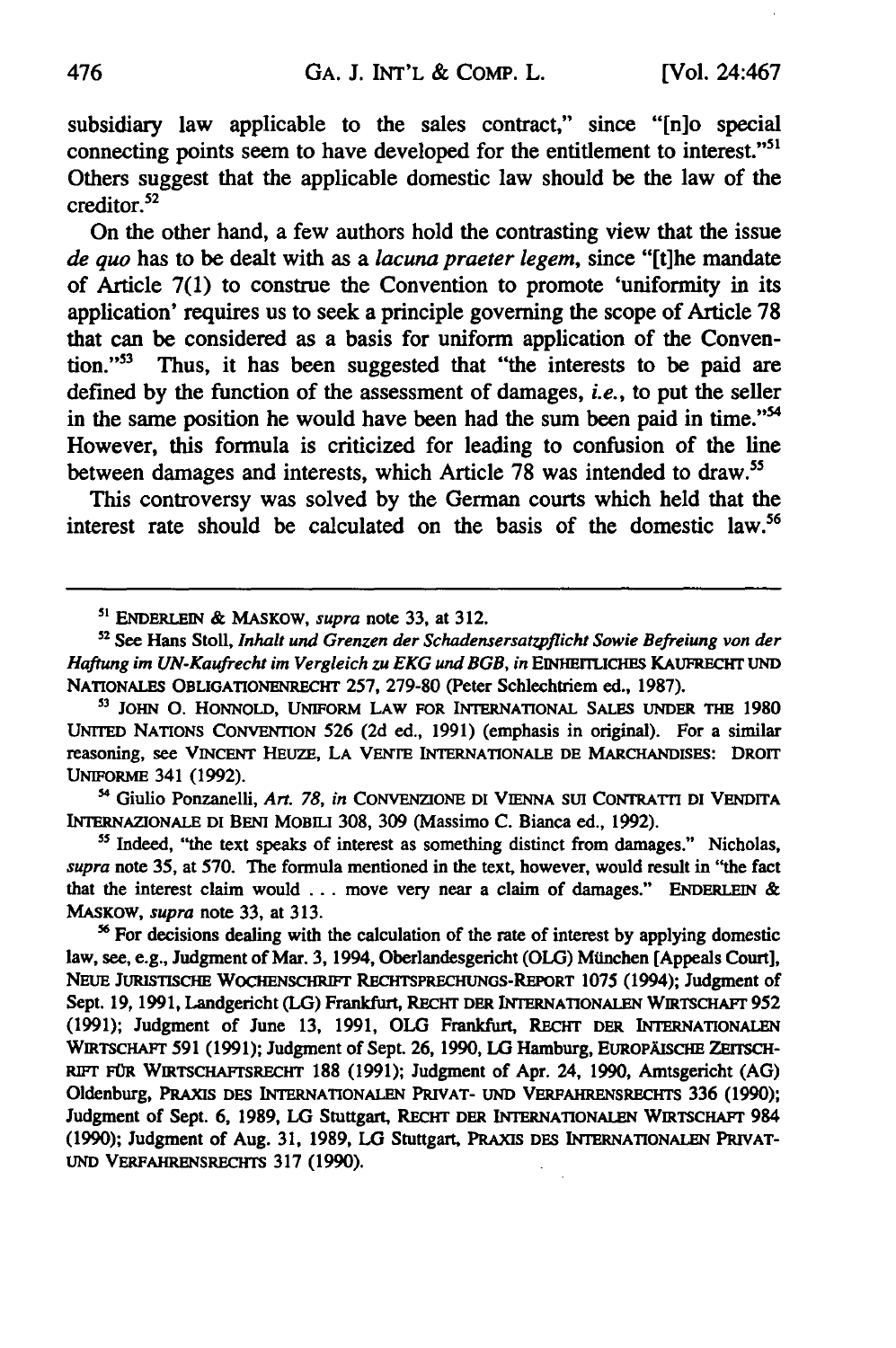Despite some initial doubts as to which domestic law should be applied,<sup>57</sup> currently there seems to be a tendency to apply the law which would be applicable to the sales contract if it were not subject to the Vienna Sales Convention.<sup>58</sup>

#### III. CONCLUSION

From what has been discussed thus far, one conclusion can be drawn: the formula to calculate the interest rate is determined **by** the law of the country of the seller,59 at least where the rules of private international law of the forum are based upon the criteria comparable to those set forth **by** the **1980 EEC** Convention on the Law Applicable to Contractual Obligations.'

For a comparative study of the **EEC** Convention and American rules of private international law, see Samuel Cohen, *The EEC Convention and U.S. Law Governing Choice of Law for Contracts, with Particular Emphasis on the Restatement* Second: **A** Comparative Study, **13**

**<sup>&</sup>quot;** For two early German court decisions referring to the domestic law of the creditor as the applicable law, see Judgment of Aug. **31, 1989, LG** Stuttgart, **PRAXIS DES** INTERNA-TIONALEN PRIVAT- UND **VERFAHRENsREcHTs 317 (1991);** Judgment of Sept. **16, 1991, OLG** Frankfurt, NEuE JURISTISCHE WOCHENSCHRIFr **3102 (1991).**

*<sup>58</sup> See,* Ulrich Magnus, *Aktuelle Fragen des UN-Kaufrechts,* ZEITSCHRIFr FOR EURoPAI-**SCHES PRIVATRECHT 79, 90 (1993);** for judicial applications of this rule, see the court decisions listed in note **56,** except for those listed in note **57.** Note, however, that the rule mentioned in the text has been applied in international arbitration as well; *see, e.g.,* ICC Arbitration Case No. **7153/1992, JOURNAL** DU DROrr INTERNATIONAL **1005, 1007 (1992).**

**<sup>&</sup>quot;** For a similar conclusion, see **PILTZ,** *supra* note **50,** at **281;** Reinhart, *supra* note 49, at **378.**

**<sup>60</sup>**Several writings have been published on the **1980 EEC** Convention on the Law Applicable to Contractual Obligations, supra note **28;** see, *e.g.,* Georges R. Delaume, *The European* Convention on the Law *Applicable to* Contractual Obligations: **Why** a *Convention?,* 22 VA. **J. INT'L** L. **105 (1981);** Erik Jayme, *The Rome Convention on the Law Applicable to Contractual Obligations (1980), in* **INTERNATIONAL** CONTRACTS, *supra* note **8,** at **36;** Friedrich K. Juenger, *The European Convention on the Law Applicable to Contractyal Obligations: Some Critical Observations,* 22 VA **J. INT'L** L. **123 (1981); LA CONVENZIONE DI** ROMA **SULLA LEGGE** APPLICABILE **ALLE** OBBLIGAZIONI CONTRATrUALI (Consiglio Nazionale del Notariato ed., **1983);** Paul Lagarde, *The European Convention on the Law Applicable to Contractual Obligations: An Apologia,* 22 VA. **J.** INT'L L. **91 (1981);** Ole Lando, *The EEC Convention on the Law Applicable to Contractual Obligations,* 24 COMMON MiKT. L. REV. **159 (1987);** H. Matthew Horlacher, Note, *The Rome Convention and the German* Paradigm: *Forecasting the Demise of the European Convention on the Law Applicable to Contractual Obligations,* **27** CORNELL **INT'L L.J. 173** (1994); RICHARD PLENDER, THE EUROPEAN CONTRACTS CONvENION: THE **ROME** CONVENTION **ON** THE **CHOICE OF** LAW FOR CONTRACTS **(1991).**